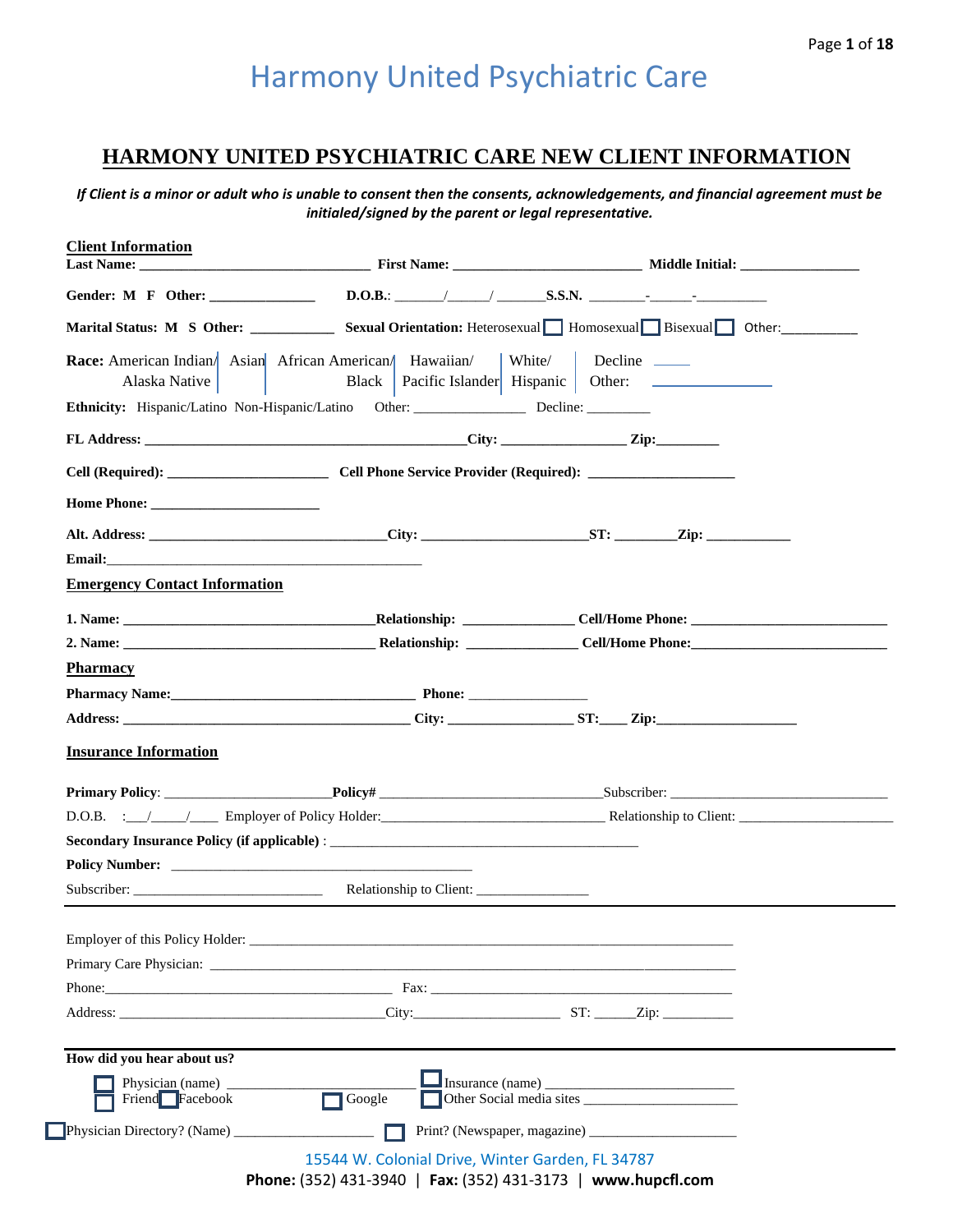## **New Patient Questionnaire**

| <b>DRUG ALLERGIES:</b>   | <b>Penicillin</b> | Sulfa | <b>Macrolides</b> | <b>Cephalosporin</b> | <b>Tetracyclines NSAIDS</b> |  |
|--------------------------|-------------------|-------|-------------------|----------------------|-----------------------------|--|
| <b>OTHERS (Specify):</b> |                   |       |                   |                      |                             |  |

### **CHIEF COMPLAINT**

### **PSYCHIATRIC HISTORY**

| Condition                    | <b>Check</b><br>what<br>applies<br>to you | Condition                | <b>Check</b><br>what<br>applies to<br>you |
|------------------------------|-------------------------------------------|--------------------------|-------------------------------------------|
| Major Depressive Disorder    |                                           | Schizophrenia            |                                           |
| Generalized Anxiety Disorder |                                           | Schizoaffective Disorder |                                           |
| Panic Disorder               |                                           | Autism                   |                                           |
| Bipolar Disorder             |                                           | <b>Social Anxiety</b>    |                                           |
| PTSD                         | Alcohol Dependence                        |                          |                                           |
| ADHD                         |                                           | Other:                   |                                           |

| Previous Psychiatric Behavior: Aggression $\Box$ Intentional Self Injury $\Box$ Sexual Aggression $\Box$                                                                      |
|-------------------------------------------------------------------------------------------------------------------------------------------------------------------------------|
| Psychiatric Inpatient Unit Admissions? $Y \square N \square$ If Yes, how many total Admissions?                                                                               |
|                                                                                                                                                                               |
| Have you in the past or are currently receiving outpatient mental health treatment? $Y \Box$                                                                                  |
|                                                                                                                                                                               |
| Any Actual Suicide Attempts? (Not just thoughts) $Y \square N \square$<br>If Yes, how many?<br>If Yes, when was your last suicide attempt? Date:<br><b>Method? (Describe)</b> |
| Substance Abuse (Inpatient/Outpatient) Treatment:                                                                                                                             |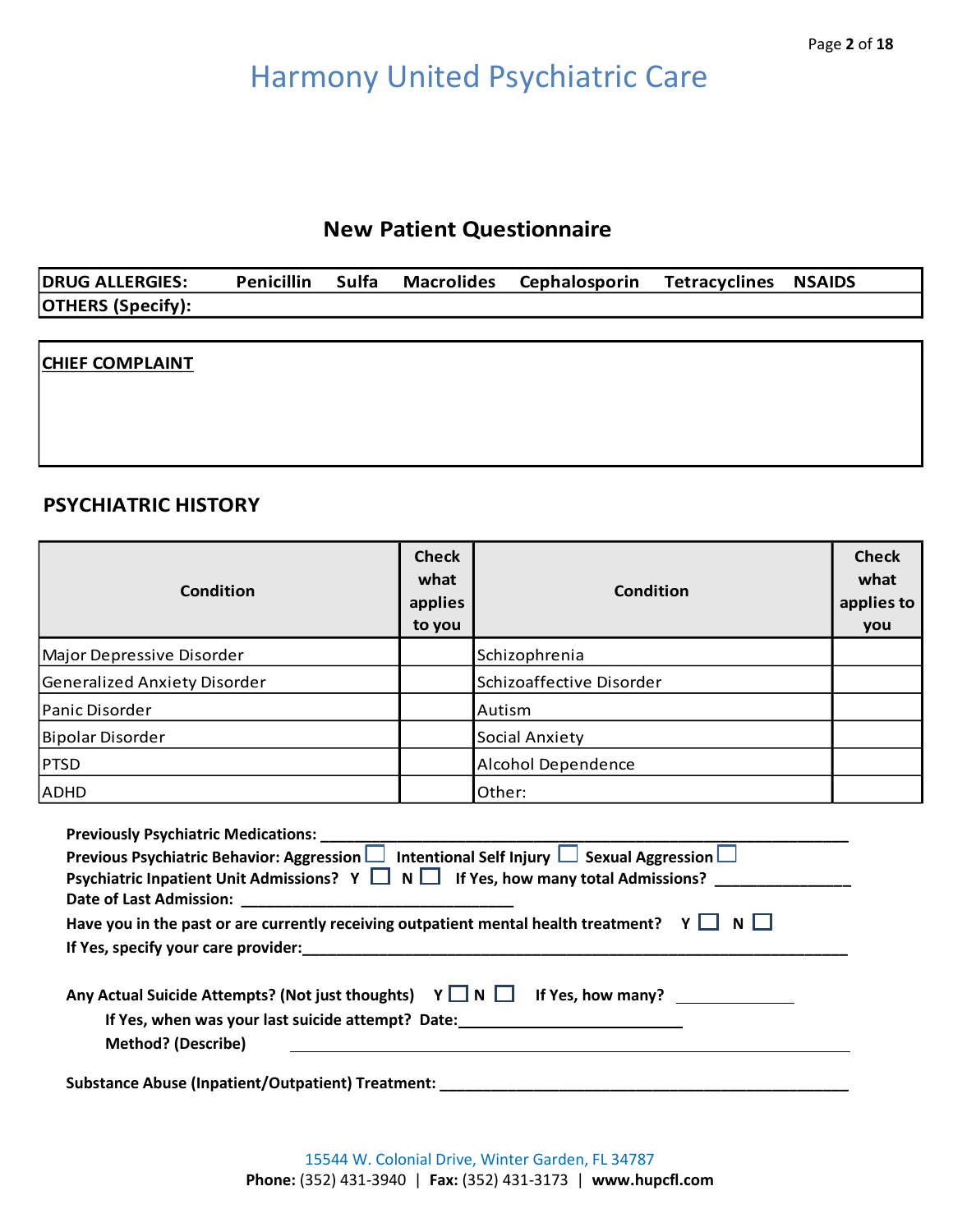## **MEDICAL HISTORY**

| Condition                             | <b>Check</b><br>what<br>applies<br>to you | Condition                     | <b>Check</b><br>what<br>applies<br>to you |
|---------------------------------------|-------------------------------------------|-------------------------------|-------------------------------------------|
| <b>Diabetes</b>                       |                                           | Hypertension                  |                                           |
| Renal Disease (Kidney Disease)        |                                           | High Cholesterol              |                                           |
| COPD, Bronchitis, Emphysema or Asthma |                                           | Hypothyroidism (low thyroid)  |                                           |
| Coronary Artery Disease/ Heart attack |                                           | Depression or Anxiety         |                                           |
| <b>CHF(Heart Failure)</b>             |                                           | GERD or peptic ulcers         |                                           |
| Pacemaker/Defibrillator               |                                           | <b>Cirrhosis or Hepatitis</b> |                                           |
| A-Fib or Mechanical Valve(type):      |                                           | <b>Rheumatoid Arthritis</b>   |                                           |
| PVD, PAD, or DVT                      |                                           | Gout or Osteoarthritis        |                                           |
| Stable chest pain (using Nitro)       |                                           | Erectile Dysfunction or BPH   |                                           |
| Stroke or TIA                         |                                           | Sleep Apnea                   |                                           |
| Seizure, Parkinson Disease, Epilepsy  |                                           | <b>Cataracts or Glaucoma</b>  |                                           |
| Dementia or Alzheimer Disease         |                                           | Cancer:                       |                                           |
| History of STD's                      |                                           | Other:                        |                                           |
| Other:                                |                                           | Other:                        |                                           |

## **Medications,Vitamins and Herbal Supplements**

| <b>Medication Name</b> | <b>Strength</b><br>(Mg) | <b>Number</b><br>of pills<br>taken &<br>frequency | <b>Medication Name</b> | <b>Strength</b><br>(Mg) | <b>Number</b><br>of pills<br>taken &<br>frequency |
|------------------------|-------------------------|---------------------------------------------------|------------------------|-------------------------|---------------------------------------------------|
|                        |                         |                                                   |                        |                         |                                                   |
|                        |                         |                                                   |                        |                         |                                                   |
|                        |                         |                                                   |                        |                         |                                                   |
|                        |                         |                                                   |                        |                         |                                                   |
|                        |                         |                                                   |                        |                         |                                                   |
|                        |                         |                                                   |                        |                         |                                                   |

\*If you have additional medications, please provide a separate list of your current medications along with this document.

Vitals: BP Systolic: \_\_\_\_\_\_, BP Dyastolic: \_\_\_\_\_\_\_, Pulse: \_\_\_\_\_\_\_, Height (In Inches): \_\_\_\_\_\_\_\_, Weight (in lbs): \_\_\_\_\_\_\_\_\_\_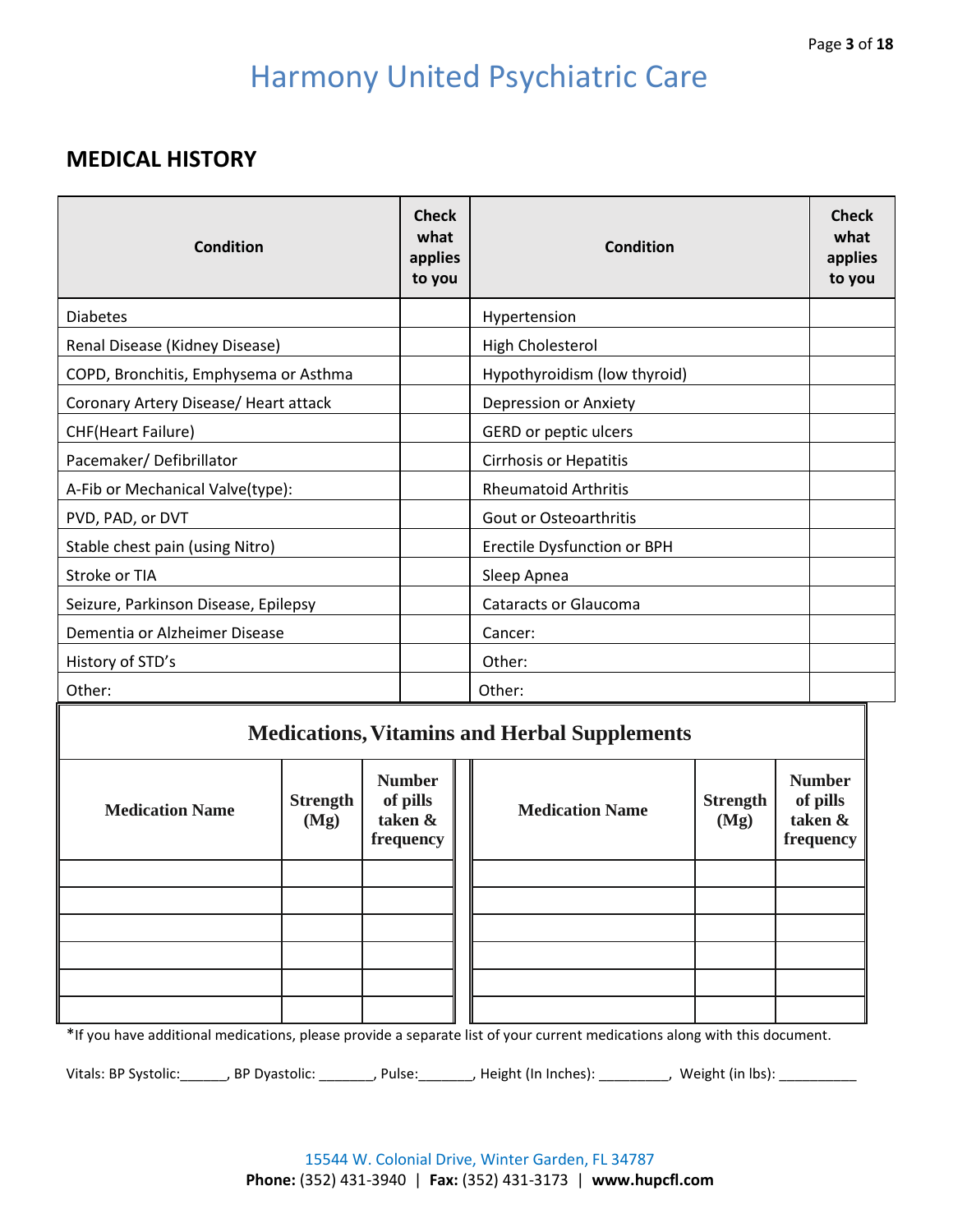## **PSYCHOSOCIAL HISTORY**

| Your Birth Order:                                                                                                        |
|--------------------------------------------------------------------------------------------------------------------------|
| Who raised you as a child?                                                                                               |
| Abusive $\Box$ Dysfunctional $\Box$ Rough $\Box$<br>Describe Your Childhood Experience:<br>Normal $\Box$                 |
| Have You Ever Been Abused? No□ Yes □                                                                                     |
| If Yes: Domestic Violence $\Box$ Emotional Abuse $\Box$ Physical Abuse $\Box$ Sexual Abuse $\Box$                        |
| Highest level of Completed Education                                                                                     |
| Employment Status: Employed $\Box$<br>Unemployed $\Box$<br>Disabled $\Box$<br>Retired                                    |
| If Employed, please state profession:                                                                                    |
| Marital Status: Married $\Box$ Widowed $\Box$ Single $\Box$ In a Relationship $\Box$ Divorced $\Box$<br>Separated $\Box$ |
| Who do you live with or lives with you?                                                                                  |
| Housing Status: Rental Home 1 Home Owner 1 Other                                                                         |
| How do you support yourself financially?                                                                                 |

## **SUBSTANCE ABUSE HISTORY**

## **ILLICIT DRUG USE (Check Box if Applies)**

| Never Used Illicit Drugs $\Box$                                   |
|-------------------------------------------------------------------|
| Former Illicit Drug User $\Box$<br>Date Quit:                     |
| Currently Using Marijuana $\Box$ Former Marijuana User $\Box$     |
| Currently Using Illegal Drugs: Cocaine   Heroin   Other(s)        |
| If currently using drugs, specify for each drug use individually: |

|   | Name | Quantity | Route of Administration | Frequency<br>of Use |
|---|------|----------|-------------------------|---------------------|
|   |      |          |                         |                     |
|   |      |          |                         |                     |
| 3 |      |          |                         |                     |
|   |      |          |                         |                     |
|   |      |          |                         |                     |

### **TOBACCO PRODUCTS**

| Never Smoked $\Box$                          | Current User of E-Cigarettes $\Box$            |
|----------------------------------------------|------------------------------------------------|
| Former Smoker Date Stopped:                  | Former User of E-Cigarettes Date Stopped:      |
| Heavy Smoker $> 10$ /day                     | Current User of Smokeless Tobacco              |
| Light Smoker $\langle 10/\text{day} \rangle$ | Former User of Smokeless Tobacco Date Stopped: |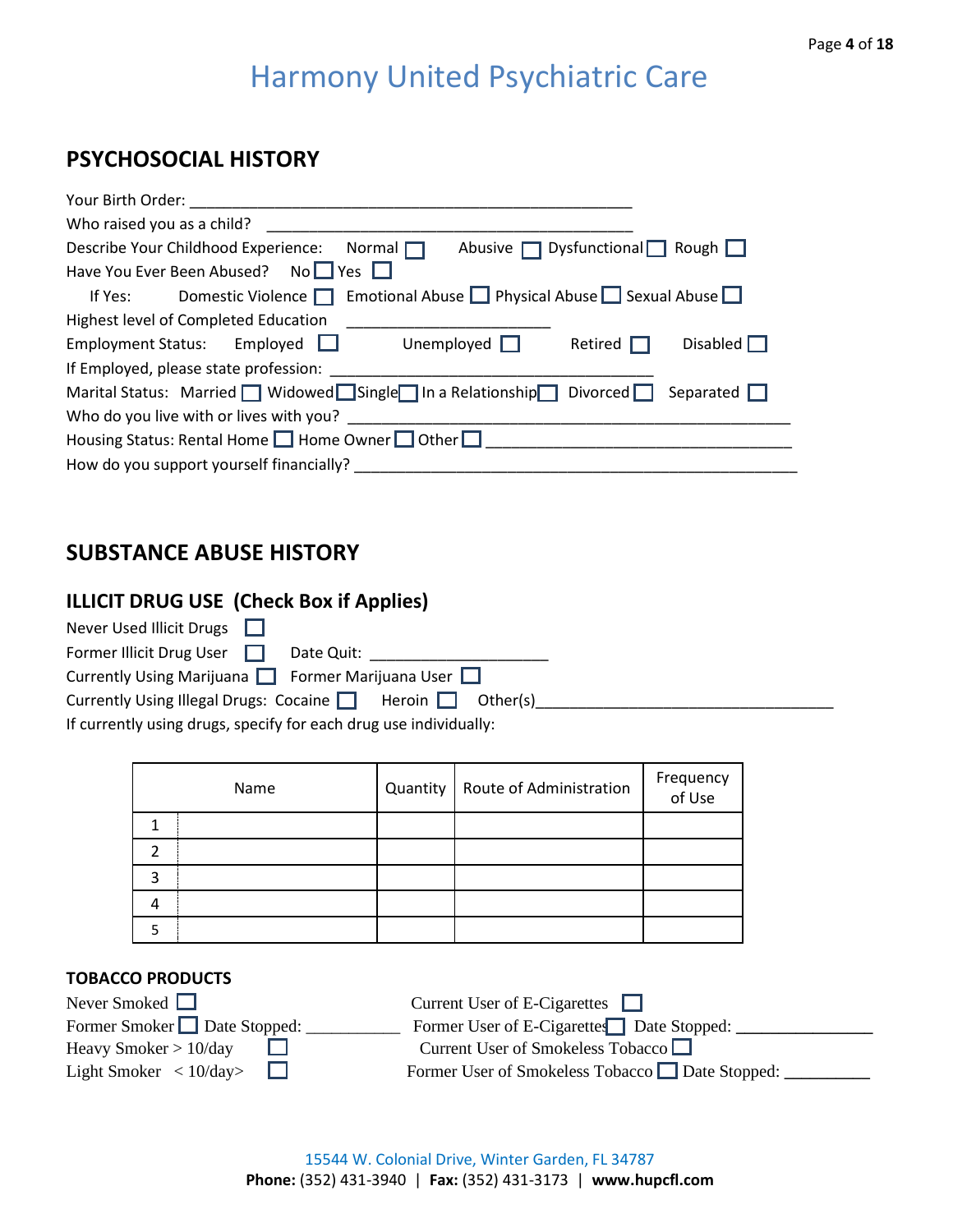#### **ALCOHOL**

| Never Used Alcohol $\Box$           |                         |                         |
|-------------------------------------|-------------------------|-------------------------|
| Former Alcohol User □ Date Stopped: |                         |                         |
| <b>Current Alcoholic Beverage</b>   | <b>Number of Drinks</b> | <b>Frequency of Use</b> |
| <b>Beer</b>                         |                         |                         |
| Liquor (Type) $\Box$                |                         |                         |
| Wine                                |                         |                         |
| Other (Type)                        |                         |                         |

## **FAMILY HEALTH HISTORY**

| Please list below the health history of your <b>blood</b> (genetic) first degree relatives                                                                              |                               |                                                                  |                                |                         |  |
|-------------------------------------------------------------------------------------------------------------------------------------------------------------------------|-------------------------------|------------------------------------------------------------------|--------------------------------|-------------------------|--|
| <b>Relative</b>                                                                                                                                                         | Living (L) or<br>Deceased (D) | <b>Type of Mental</b><br><b>Illness</b>                          | <b>Type of Substance Abuse</b> | <b>Death by Suicide</b> |  |
| Father:                                                                                                                                                                 |                               |                                                                  |                                |                         |  |
| Mother:                                                                                                                                                                 |                               |                                                                  |                                |                         |  |
| Brother(s):                                                                                                                                                             |                               |                                                                  |                                |                         |  |
| $Sister(s)$ :                                                                                                                                                           |                               |                                                                  |                                |                         |  |
| Mother's Father                                                                                                                                                         |                               |                                                                  |                                |                         |  |
| Mother's Mother                                                                                                                                                         |                               |                                                                  |                                |                         |  |
| Father's Father                                                                                                                                                         |                               |                                                                  |                                |                         |  |
| Father's Mother                                                                                                                                                         |                               |                                                                  |                                |                         |  |
| Children)                                                                                                                                                               |                               |                                                                  |                                |                         |  |
| Other:                                                                                                                                                                  |                               |                                                                  |                                |                         |  |
| <b>I</b> was Adopted                                                                                                                                                    |                               |                                                                  |                                |                         |  |
| <b>LEGAL</b><br>$\overline{N_0}$ $\overline{N}$ $\overline{Y}$ $\overline{S}$ $\overline{N}$<br>Any Arrests?<br>If Yes, When, Why, Duration?<br>Currently on Probation? | $No \Box$                     | Any Incarcerations?<br>$Yes \fbox{If Yes, For What & Duration?}$ | No $\Box$ Yes $\Box$           |                         |  |

### **MILITARY HISTORY**

| Have You Served in the Military? $N \Box Y \Box$ |                   |
|--------------------------------------------------|-------------------|
| Branch of Service:                               |                   |
| Duration                                         | Type of Discharge |
|                                                  |                   |

Currently on Parole? No  $\Box$  Yes  $\Box$  If Yes, For What & Duration?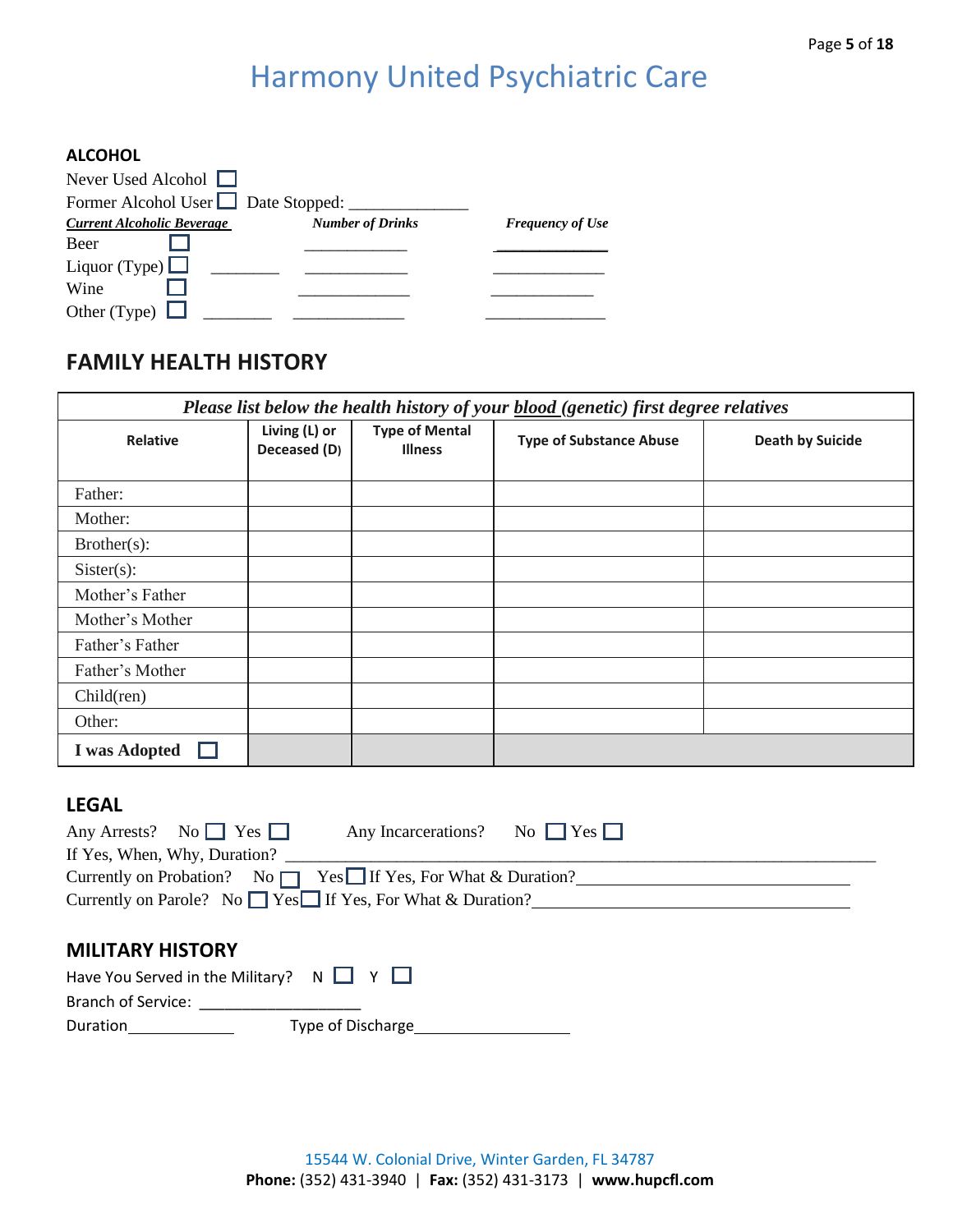## **Consent for Release of Information for Emergency Purposes**

I consent to Harmony United Psychiatric Care to release information on an emergency basis only to thefollowing people. Please print the full legal name, relationship to you, the Child or the Client and their contact info.

| Cell/Home Phone                                               |
|---------------------------------------------------------------|
|                                                               |
|                                                               |
|                                                               |
|                                                               |
| Print Name of Client/Patient or Parent / Legal Representative |
|                                                               |

Signature of Client/Patient or Parent/ Legal Representative Date Effective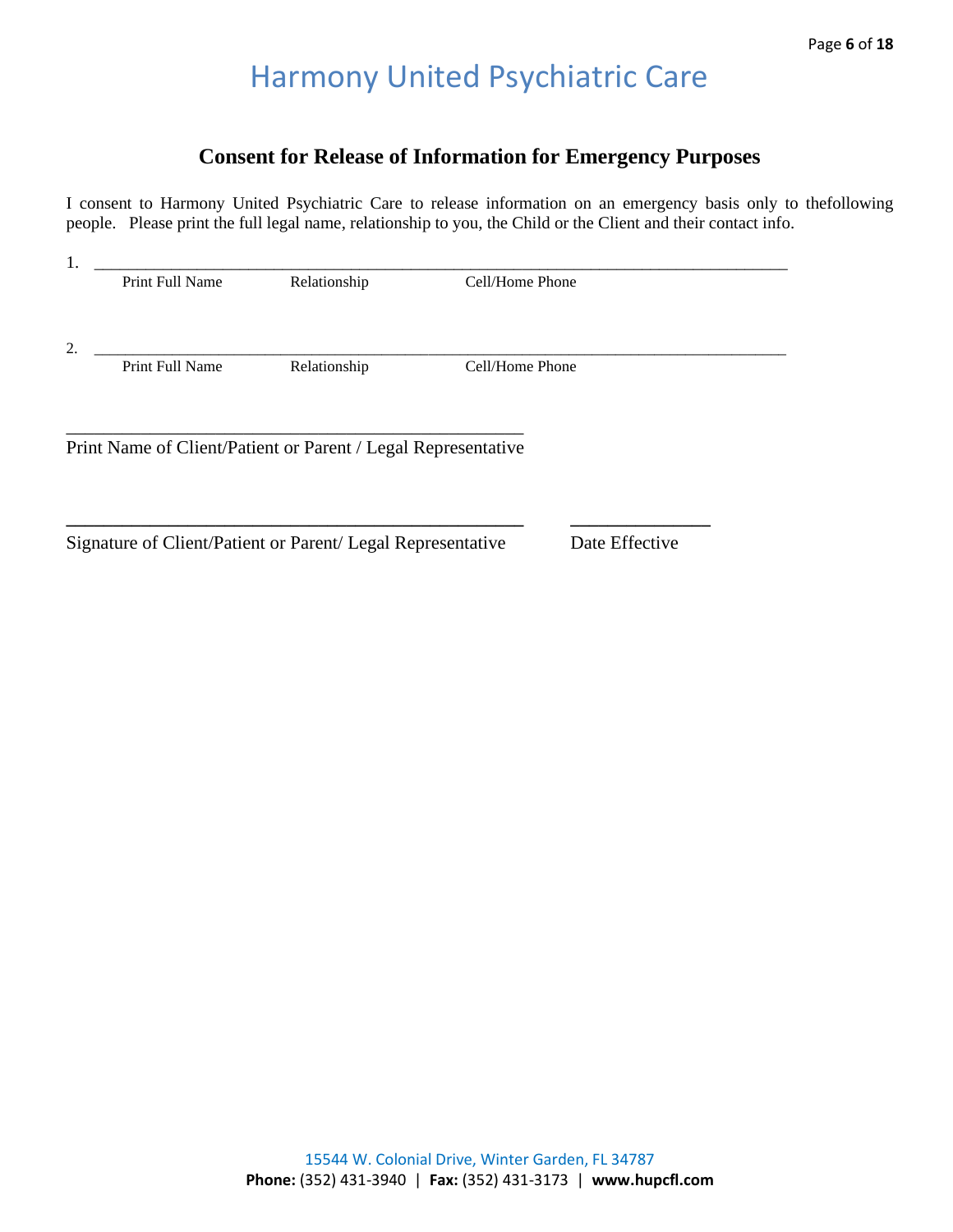### **Consent for Treatment/Medication**

### This is a required form that must be completed for service

I, \_\_\_\_\_\_\_\_\_\_\_\_\_\_\_\_\_\_\_\_\_\_\_\_\_\_\_\_\_\_\_\_\_\_\_\_\_\_\_\_\_\_\_\_\_\_\_\_\_\_\_\_\_\_\_am the Client/Patient or Parent/Legal Representative of Client/Patient. I understand that the healthcare Provider(s) at Harmony United Psychiatric Care will discuss my, my child's or my Client's condition and treatment options with me. If I, my Child or my Client require psychiatric treatment and/or psychotropic medications, the Provider(s) will recommend that I, my Child or my Client receive psychotherapy/counseling and/or conjoint psychotherapy along with medication management for the treatment of my, my Child's or my Client's illness. I understand that I, my Childor my Client may not be compelled to take prescribed medications and that I, my child or my Client may decide to stop taking medications at any time. I also understand that I, my child or my Client has the right to terminate treatment with Provider(s) at Harmony United Psychiatric Care at any time I choose to do so by stating my decision in writing.

I understand that it is my responsibility to inform my, my Child's or my Client's healthcare provider(s) of my, my Child's or my Client's medical and psychiatric background. I understand that refusal to abide by prescribed treatment (e.g.: not taking or overtaking prescribed medications, missing, or rescheduling appointments repeatedly, etc.) is a basis for termination of care due to noncompliance. I also understand that although my, my Child's or my Client's healthcare provider(s) at Harmony United Psychiatric Care believe this treatment will be of benefit to me, my Child or my Client, there is no guarantee as to the results that I, my child or my Client may expect.

With this understanding, I authorize my, my Child's or my Client's healthcare provider(s) at Harmony United Psychiatric Care to render the necessary psychiatric services as deemed advisable, including but not limited to psychiatric medication management, psychotherapy/counseling, neuropsychological testing, etc. I, my Child or my Client also consents to take psychotropic medications prescribed to me, my Child or my Clientif necessary, for the treatment of my, my Child's or my Client's mental health condition. The Provider(s) will discuss the risks, benefits and alternatives with me when the medication is prescribed to me, my Child or my Client. I understand and consent for Treatment/Medication.

### **Consent for Utilizing Surescripts**

I also give my consent to retrieve and use my, my Child's or my Client's medication history from Surescripts.

| Signature of Client/ Patient or Parent/ Legal Representative | Date |
|--------------------------------------------------------------|------|

\_\_\_\_\_\_\_\_\_\_\_\_\_\_\_\_\_\_\_\_\_\_\_\_\_\_\_\_\_\_\_\_\_\_\_\_\_\_\_\_\_\_\_\_\_\_\_

Print Name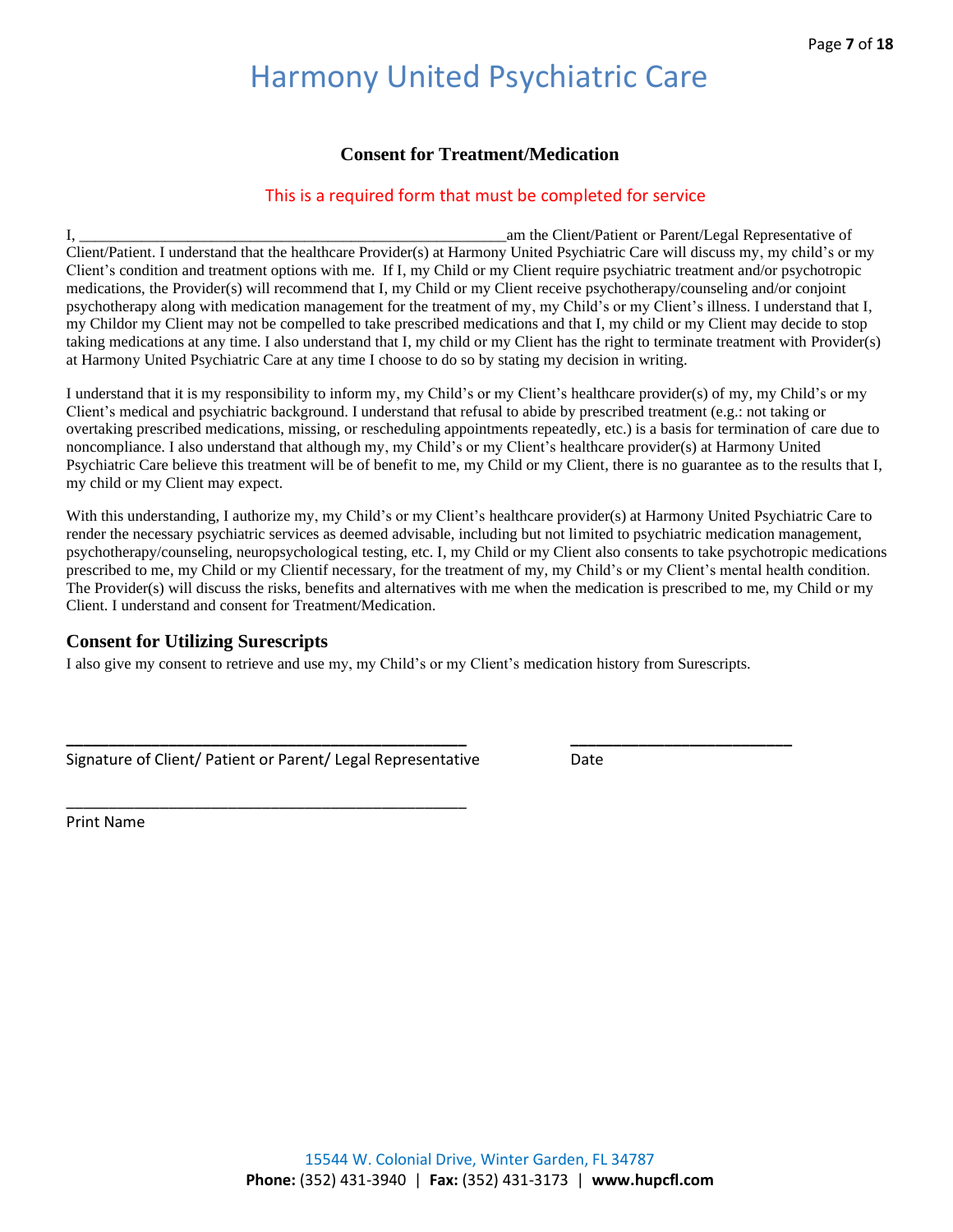### **Consent for Telehealth**

### This is a required form that must be completed for Telehealth service

Telehealth technology is currently being utilized by Harmony United Psychiatric Care to provide health care services throughout Florida. Telehealth technology enables real-time communication between clients/patients and health care providers using live video conferencing.

As of the effective date below, **Iauthorize** Harmony United Psychiatric Care to perform health care services via Telehealth, including but not limited to psychiatric medication management, psychotherapy/ counseling, and other services. [**Check here]** 

OR

As of the effective date below, **Iwithdraw my authorization** for Harmony United Psychiatric Care to conduct health care services via Telehealth, including but not limited to psychiatric medication management, psychotherapy/counseling, and other services**. [Check here]** 

 \_\_\_\_\_\_\_\_\_\_\_\_\_\_\_\_\_\_\_\_\_\_\_\_\_\_\_\_\_\_\_\_\_\_\_\_\_\_\_\_\_\_\_\_\_\_\_\_\_ Print Name of Client/Patient or Parent / Legal Representative

Signature of Client/Patient or Parent/ Legal RepresentativeDate Effective

\_\_\_\_\_\_\_\_\_\_\_\_\_\_\_\_\_\_\_\_\_\_\_\_\_\_\_\_\_\_\_\_\_\_\_\_\_\_\_\_\_\_\_\_\_\_\_\_\_ \_\_\_\_\_\_\_\_\_\_\_\_\_\_\_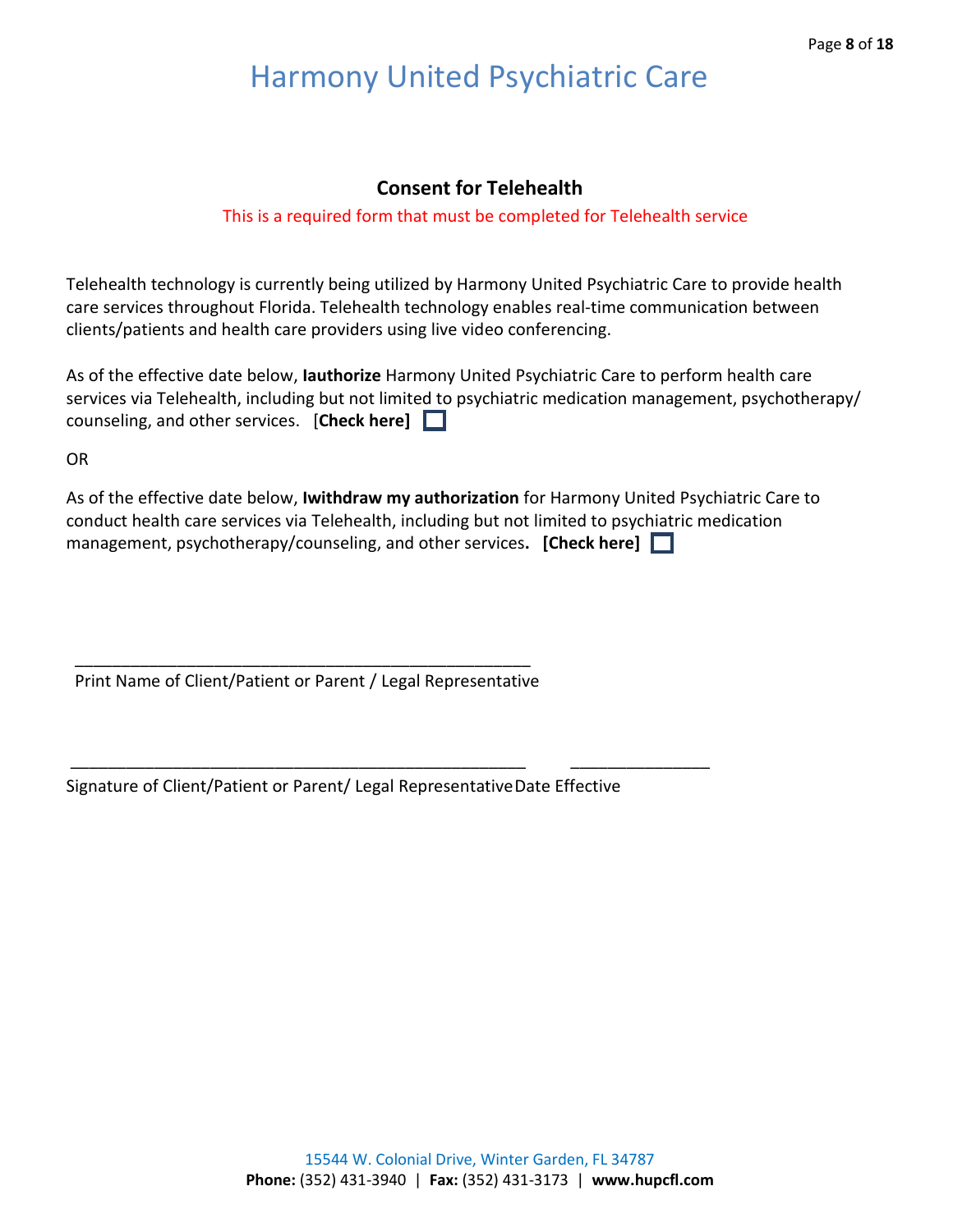## **Financial Agreement**

This is a required form that must be completed for service

### **1. FINANCIAL AGREEMENT**

The undersigned agrees as the Client/Patient or, Parent/Legal Representative acting on behalf of the Client/Patient, that in consideration of the services to be rendered to the Client/Patient, the Client/Patient or, Parent/Legal Representative obligates himself or herself to pay the account of Harmony United Healthcare and Research, P.A. d/b/a Harmony United Psychiatric Care ("Harmony") in accordance with the regular rates and terms of Harmony. Should the account be referred to an attorney or collection agency for collection, the Client/Patient/Parent/Legal Representative agrees to reimburse Harmony the fees of any third- party debt collector, and all costs and expenses, including reasonable attorney's fees, Harmony incurs in such collection efforts. All delinquent accounts shall bear interest at the current FL legal rate of 9.0%.

### **2. ASSIGNMENT OF INSURANCE BENEFITS**

The undersigned authorizes as the Client/Patient or Parent/Legal Representative of Client/Patient, to direct payment to Harmony of any insurance benefits otherwise payable to or on behalf of the Client/Patient for this treatment, including emergency services if rendered, at a rate not to exceed the Harmony's regular charges. It is agreed that payment to Harmony, pursuant to this authorization by an insurance company shall discharge such company of any and all obligations under a policy to the extent of such payment. It is understood by the undersigned that he or she is financially responsible for charges not covered by the assignment.

### **3. HEALTH CARE SERVICE PLAN OBLIGATION**

Harmony maintains a list of health service plans with which it has contracted. A list of such plans is available on Request and online. Harmony has no contract express or implied with any plan that does not appear on the list. The undersigned agrees that they are individually obligated to pay the full costs of all services rendered to him or her by Harmony they belong to a plan which does not appear on the above-mentioned list. Please read and respond to the following statements regarding advance directives (Durable Power of Attorney for Health Care or Living Will):

I the Client/Patient or Parent/Legal Representative of Client/Patient, understand that I have the right to make decisions regarding my/my Child's/my client's medical treatment and I the client/patient have the right to formulate advance directives in the case of my subsequent incompetency.

Do you or your Client have an Advance Directive for healthcare or Durable Power of Attorney for Healthcare / Living Will?



Has Harmony received a copy of your or your Client's Advance Directive?

No No No

If Harmony has not received a copy of the Advance Directive for healthcare or Durable Power of Attorney for Healthcare or Living Will, I understand it is my responsibility to present a current copy.

> 15544 W. Colonial Drive, Winter Garden, FL 34787 **Phone:** (352) 431-3940 | **Fax:** (352) 431-3173 | **www.hupcfl.com**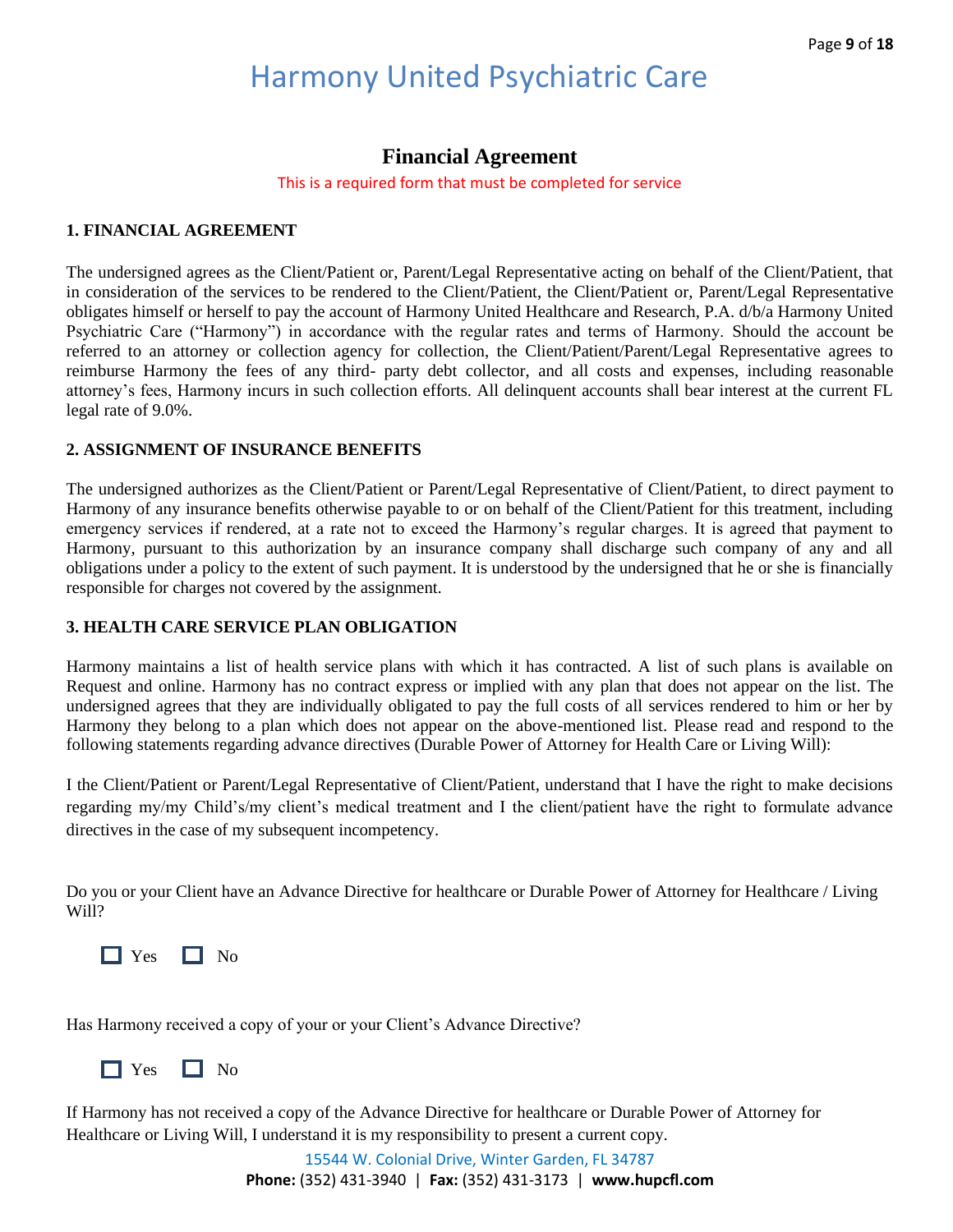I hereby expressly consent to allow Harmony, its affiliates, or agents (business associates and/or third-party agencies) to contact me (including, but not limited to through the use of contact information and/or telephone numbers that I have provided to Harmony or its affiliates, via telephone, text message, cellular device, electronic mail or fax, either through the use of a pre-recorded message, artificial voice, or auto/predictive dialing equipment. I agree that I can revoke my consent to receipt such communications by providing a written statement of revocation to the business office of Harmony at the office address above. In the case of a text message, I can use the opt-out option in the text message. I agreed that oral communications for revocations are not acceptable.

### **THE UNDERSIGNED (THE CLIENT/PATIENT OR PARENT/LEGAL REPRESENTATIVE) CERTIFIES THAT I HAVE READ THE ABOVE PROVISIONS OF THIS AGREEMENT, RECEIVED A COPY OF THIS AGREEMENT, AND I AM DULY AUTHORIZED TO EXECUTE THE ABOVE AGREEMENT AND TO ACCEPT ITS TERMS.**

| Cell $\Box$ Yes $\Box$ No |                                               |  |
|---------------------------|-----------------------------------------------|--|
|                           |                                               |  |
|                           |                                               |  |
|                           |                                               |  |
|                           | Client/Patient or Parent/Legal Representative |  |

\*Please Note! If the Client/Patient is a minor or unable to consent, then this form needs to be signed by a Parent or a Legal Representative.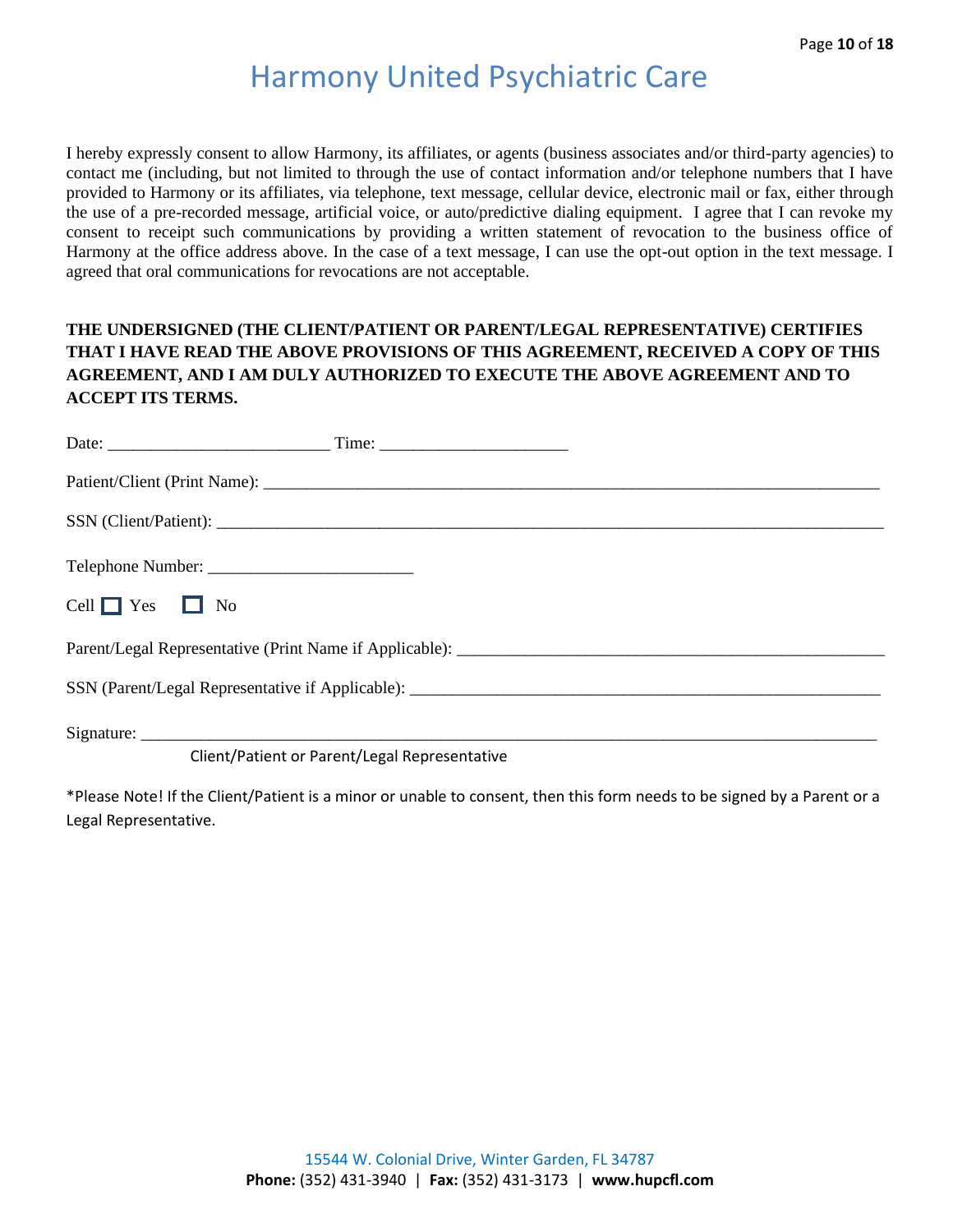## **HIPAA -Privacy NoticeEffective 01-01-2022**

#### This is a required form that must be completed annually for service.

#### **THIS NOTICE DESCRIBES HOW MEDICAL INFORMATION ABOUT YOU MAY BE USED AND DISCLOSED AND HOW YOU CAN GET ACCESS TO THIS INFORMATION. PLEASE REVIEW IT CAREFULLY.**

Protecting the privacy and the confidentiality of patient's personal information is important to the providers and staff at Harmony United Psychiatric Care. Every member of our team must abide by our commitment to privacy in the handling of personal informationand are informed about the importance of privacy. Our Notice of Privacy Practices applies to the personal health information (PHI) of all patients that is in our possession and control.

**Identifying purposes:** We ask and collect information to establish a relationship to serve your mental health needs. We obtain most of your information about you directly from you or from your referring physician whom you have authorized to disclose information.

You have the right to determine how your personal health information is used and disclosed. For most healthcare purposes, your consent is implied because of your consent to treatment. However, in all circumstances express consent must be written. Your written consent will be forwarded to the Privacy Officer who will document the request in the patient's medical records and notify the appropriate health care providers and their supporting staff.We will obtain your consent if we wish to use your information for other purposes.

Personal Health Information permits certain collections, uses, and disclosures of your PHI, despite the consent directive; healthcare providers may override the consent directive in certain circumstances such as emergencies and the consent directive may result in delays in receiving health care.

#### **A. Permitted Disclosures of PHI. We may disclose your PHI for the following reasons:**

- 1) Treatment. We may disclose your PHI to a physician or other health care provider providing treatment to you. For example, we may disclose medical/mental health information about you to physicians, nurses, technicians, or personnel who are involved with the administration of your care.
- 2) Payment. We may disclose your PHI to bill to any insurance company or Medicare or its administrators any information needed to process and pay your claims and collect payment for the services we provide to you. For example, we may send a bill to you or to a third-party payer for the rendering of services by us. The bill may contain information that identifies you, your diagnosis and procedures and supplies used. We may need to disclose this information to insurance companies to establish insurance eligibility benefits for you. We may also provide your PHI to our business associates, such as billing companies, claims processing companies and others that process our health care claims.
- 3) Health Care Operations.
	- a) We may disclose your PHI in connection with our health care operations. Health Care Operations include quality assessment activities, reviewing the competence or qualifications of health care professionals, evaluating provider performance, and other business operations. We may also provide your PHI to accountants, attorneys, consultants, and others to make sure we comply with the laws that govern us.
	- b) We may call your cell phone, home phone, or email or text, and leave messages on voicemail or in person in reference to any items that assists Practice in carrying out its Health Care Operations, such as appointment reminders, insurance items and any calls pertaining to your clinical care, including laboratory test results, among others.
	- c) We may mail to your home or other location designated by you any items that assist the Practice in carrying out Health Care Operations.
	- d) We may e-mail you to the email address you provided us with for our records. We may email any items that assist the practice in carrying out our Health Care Operations, such as appointment reminders, telehealth links, patient statements, and informational items. Our email system is HIPAA compliant. We may send protected health information via email using secure password protected email communications. If you email us your protected health information, you understand that your email system may not be HIPAA complaint, therefore we would recommend sharing your protected health information only via password protected email communications that you receive from our practice. Otherwise, if you need to send us protected health information, we encourage you to use our secure electronic patient portal, if available, or call us. See Paragraph H below.
	- e) We may set up a secure electronic patient portal for you to use to access and view date of your appointments with us, results of diagnostic tests, vital signs taken during your visits with us, prescriptions ordered for you, and communications with us. We have made every effort to provide a secure patient portal; however, security may be compromised due to events beyond our control. If we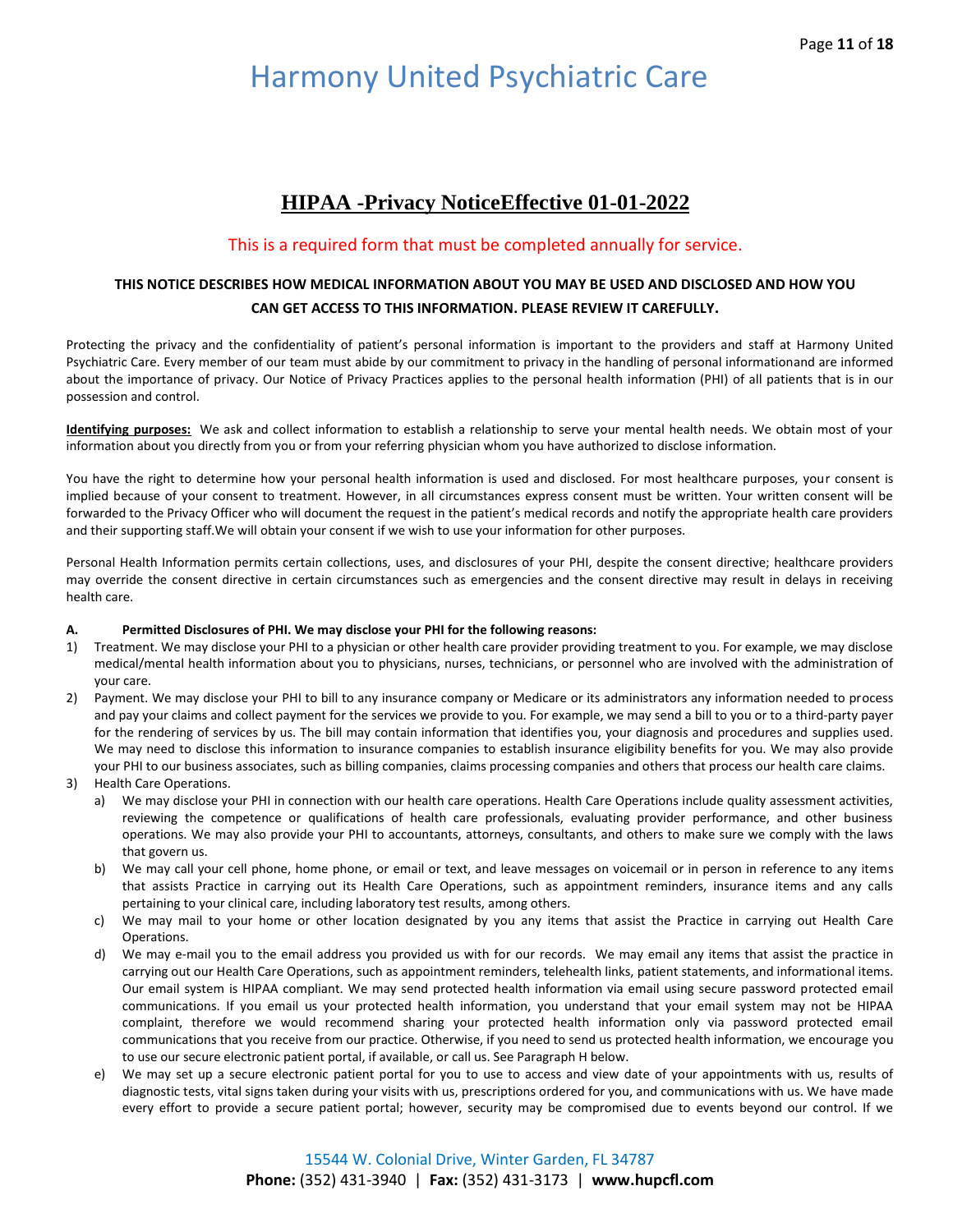discover the security of our patient portal has been compromised, we will notify you if the security breach involves your records maintained on our patient portal.

- f) We may provide services to you via secure electronic two-way audio and video communications (telehealth platform). We have made every effort to provide a secure telehealth platform; however, security may be compromised due to events beyond our control. If we discover the security of our telehealth platform has been compromised, we will notify you if the security breach involves you.
- 4) We may send information to you including appointment reminders, care coordination to help manage your health, referrals to specialists, or general information about the practice via US mail, email, text message, cell phone, home phone, or other methods of communications. We make every effort to send information securely; however, security may be compromised due to events beyond our control. If we discover security has been compromised, we will notify you if the security breach involves your protected health information.
- 5) Emergency Treatment. We may disclose your PHI if you require emergency treatment or are unable to communicate with us.
- 6) Family and Friends. We may disclose your PHI to a family member, friend, or any other person who you identify as being involved with your care or payment for care, unless you object.
- 7) Required by Law. We may disclose your PHI for law enforcement purposes and as required by state or federal law. We will inform you or your representative if we disclose your PHI because we believe you are a victim of abuse, neglect, or domestic violence, unless we determine that informing you or your representative would place you at risk. In addition, we must provide PHI to comply with an order in a legal or administrative proceeding. Finally, we may be required to provide PHI in response to a subpoena discovery request or other lawful process, but only if efforts have been made, by us or the requesting party, to contact you about the request or to obtain an order to protect the requested PHI.
- 8) Serious Threat to Health or Safety. We may disclose your PHI if we believe it is necessary to avoid a serious threat to the health and safety of you or the public.
- 9) Public Health. We may disclose your PHI to public health or other authorities charged with preventing or controlling disease, injury or disability, or charged with collecting public health data.
- 10) Health Oversight Activities. We may disclose your PHI to a health oversight agency for activities authorized by law.
- 11) Research. We may disclose your PHI for certain research purposes, but only if we have protections and protocols in place to ensure the privacy of your PHI.
- 12) Workers' Compensation. We may disclose your PHI to comply with laws relating to workers' compensation or other similar programs.
- 13) Specialized Government Activities. If you are active military or a veteran, we may disclose your PHI as required by military command authorities. We may also be required to disclose PHI to authorized federal officials for the conduct of intelligence or other national security activities.
- 14) Organ Donation. If you are an organ donor or have not indicated that you do not wish to be a donor, we may disclose your PHI to organ procurement organizations to facilitate organ, eye or tissue donation and transplantation.
- 15) Coroners, Medical Examiners, Funeral Directors. We may disclose your PHI to coroners or medical examiners for the purposes of identifying a deceased person or determining the cause of death, and to funeral directors as necessary to carry out their duties.
- 16) Disaster Relief. Unless you object, we may disclose your PHI to a governmental agency or private entity (such as FEMA or Red Cross) assisting with disaster relief efforts.

#### **B. Disclosures Requiring Written Authorization.**

- 1) Not Otherwise Permitted. In any other situation not described in Section A above, we may not disclose your PHI without your written authorization.
- 2) Psychotherapy Notes. We must receive your written authorization to disclose psychotherapy notes, except for certain treatment, payment, or health care operations activities.
- 3) Marketing and Sale of PHI. We must receive your written authorization for any disclosure of PHI for marketing purposes or for any disclosure which is a sale of PHI.

#### **C. Your Rights.**

- 1) Right to Receive a Paper Copy of This Notice. You have the right to receive a paper copy of this Notice upon request.
- 2) Right to Access PHI. You have the right to inspect and copy your PHI for as long as we maintain your medical record. You must make a written request for access to the Privacy Officer at the address listed at the end of this Notice. We may charge you a reasonable fee for the processing of your request and the copying of your medical record pursuant to Chapter 456, Florida Statutes. In certain circumstances we may deny your request to access your PHI, and you may request that we reconsider our denial. Depending on the reason for the denial, another licensed health care professional chosen by us may review your request and the denial.
- 3) Right to Request Restrictions. You have the right to request a restriction on the use or disclosure of your PHI for the purpose of treatment, payment, or health care operations, except in the case of an emergency. You also have the right to request a restriction on the information we disclose to a family member or friend who is involved with your care or the payment of your care. However, we are not legally required to agree to such a restriction.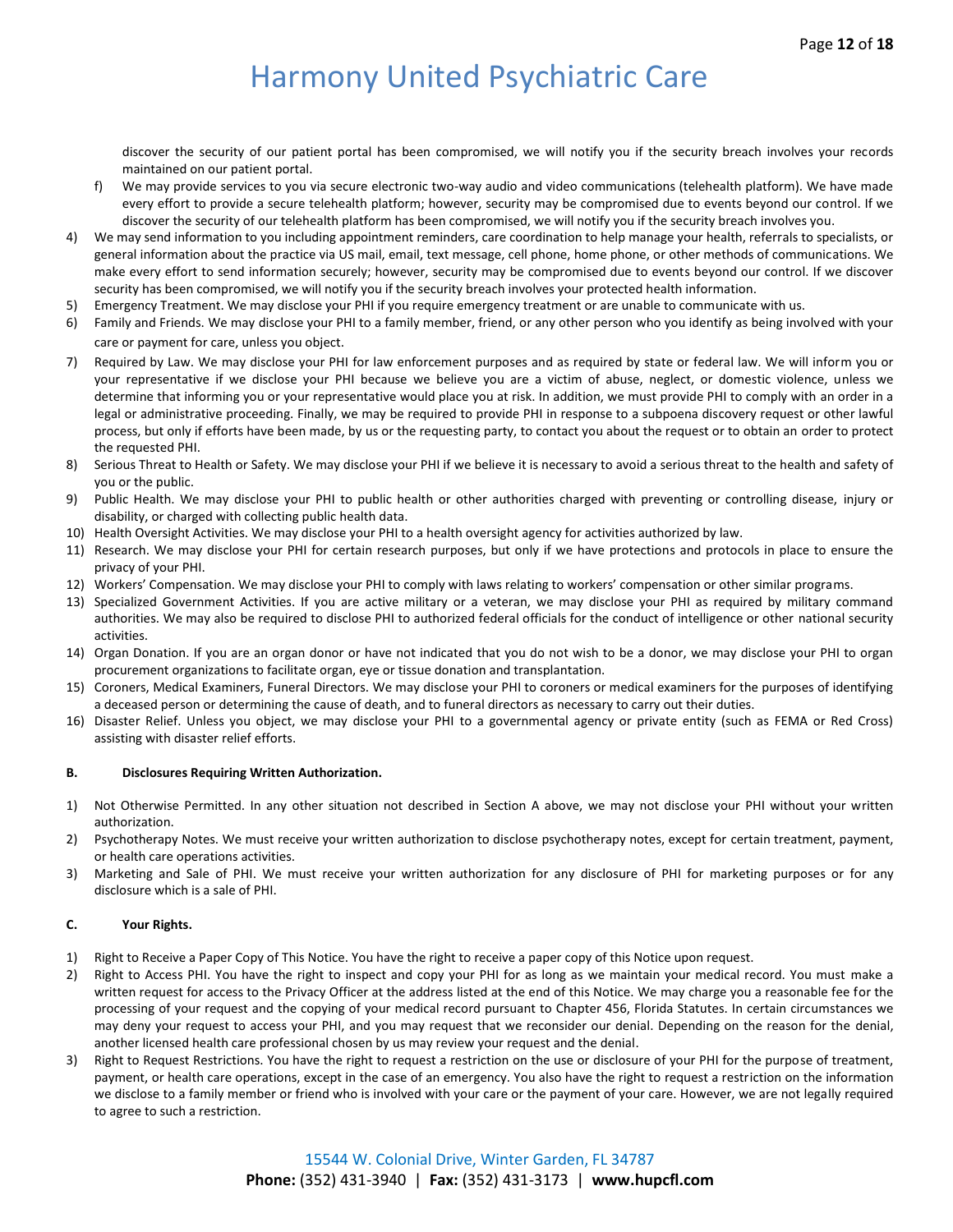- 4) Right to Restrict Disclosure for Services Paid by You in Full. You have the right to restrict the disclosure of your PHI to a health plan if the PHI pertains to health care services for which you paid in full directly to us.
- 5) Right to Request Amendment. You have the right to request that we amend your PHI if you believe it is incorrect or incomplete, for as long as we maintain your medical record. We may deny your request to amend if (a) we did not create the PHI, (b) is not information that we maintain, (c) is not information that you are permitted to inspect or copy (such as psychotherapy notes), or (d) we determine that the PHI is accurate and complete.
- 6) Right to an Accounting of Disclosures. You have the right to request an accounting of disclosures of PHI made by us (other than those made for treatment, payment, or health care operations purposes) during the 6 years prior to the date of your request. You must make a written request for an accounting, specifying the time period for the accounting, to the Privacy Officer at the address listed at the end of this Notice.
- 7) Right to Confidential Communications. You have the right to request that we communicate with you about your PHI by certain means or at certain locations. For example, you may specify that we call you only at your home phone number, and not at your work number. You must make a written request, specifying how and where we may contact you, to the Privacy Officer at the address listed at the end of this Notice.
- 8) Right to Notice of Breach. You have the right to be notified if we or one of our business associates become aware of a breach of your unsecured PHI.

#### **D. Changes to this Notice**.

We reserve the right to change this Notice at any time in accordance with applicable law. Prior to a substantial change to this Notice related to the uses or disclosures of your PHI, your rights, or our duties, we will revise and distribute this Notice, or you can obtain an updated HIPAA privacy notice on our website or from our office locations.

#### **E. Acknowledgment of Receipt of Notice**.

We will ask you to sign an acknowledgment that you received this Notice.

#### **F. Questions and Complaints**.

If you would like more information about our privacy practices or have questions or concerns, please contact us. If you are concerned that we may have violated your privacy rights, or you disagree with a decision we made regarding the use, disclosure, or access to your PHI, you may submit a complaint to us by contacting the Privacy Officer at the address and phone number at the end of this Notice. You also may submit a written complaint to the U.S. Department of Health and Human Services. We will provide you with the address to file such a complaint upon request.

**G. Limiting Collection:** We collect information by fair and lawful means and collect only that information which may be necessary for the purposes related to the provision of your medical care. Under no circumstances do we sell patient lists or other personal information to third parties. There are some types of disclosure of your PHI that may occur as a part of this practice fulfilling its routing obligations and practice management. This includes consultants and suppliers to the practice, on the understanding that they abide by our privacy policy, and to the extent necessary to allow them to provide business services or support this practice.

We will retain your information only for the time it is required for the purposes we describe and once your personal information is no longer required, it will be destroyed. However due to our ongoing exposure to potential claims, some information is kept for a longer period of time.

**H. Safeguards:** We protect your information with appropriate safeguards and security measures. The practice maintains personal information in a combination of paper and electronic files. Recent paper records concerning individual's personal information are secured and kept on site at our office.

Access to personal information will be authorized only for the healthcare providers and employees associated with the practice and other agents who require access in the performance of their duties, and otherwise authorized by law. We provide information to health care providers acting on your behalf, understanding that they are also bound by law and ethics to safeguard your privacy.

Our computer systems and electronic medical records are secured so only authorized individuals can access these systems and databases. All our employees use HIPAA compliant email which is encrypted. However, sending emails to the office via email server that is not HIPAA Compliant is not secure against interception. We recommend you only share protected health information via password protected email communications that you receive from our practice. Otherwise, if you need to send us protected health information, we encourage you to use our secure electronic patient portal, if available, or call us.Our practice does not encourage email communication of sensitive information if you do not, use encrypted or HIPAA compliant email service or communicate via password protected emails from our practice.

Access to correction with limited exceptions: We will give you access to the information we retain about you within a reasonable time, upon presentation of a written request and satisfactory identification. We may charge you a fee for this service and if so, we will give you notice in advance of processing your request. If you find errors of fact in your personal health information, please notify us as soon as possible and we will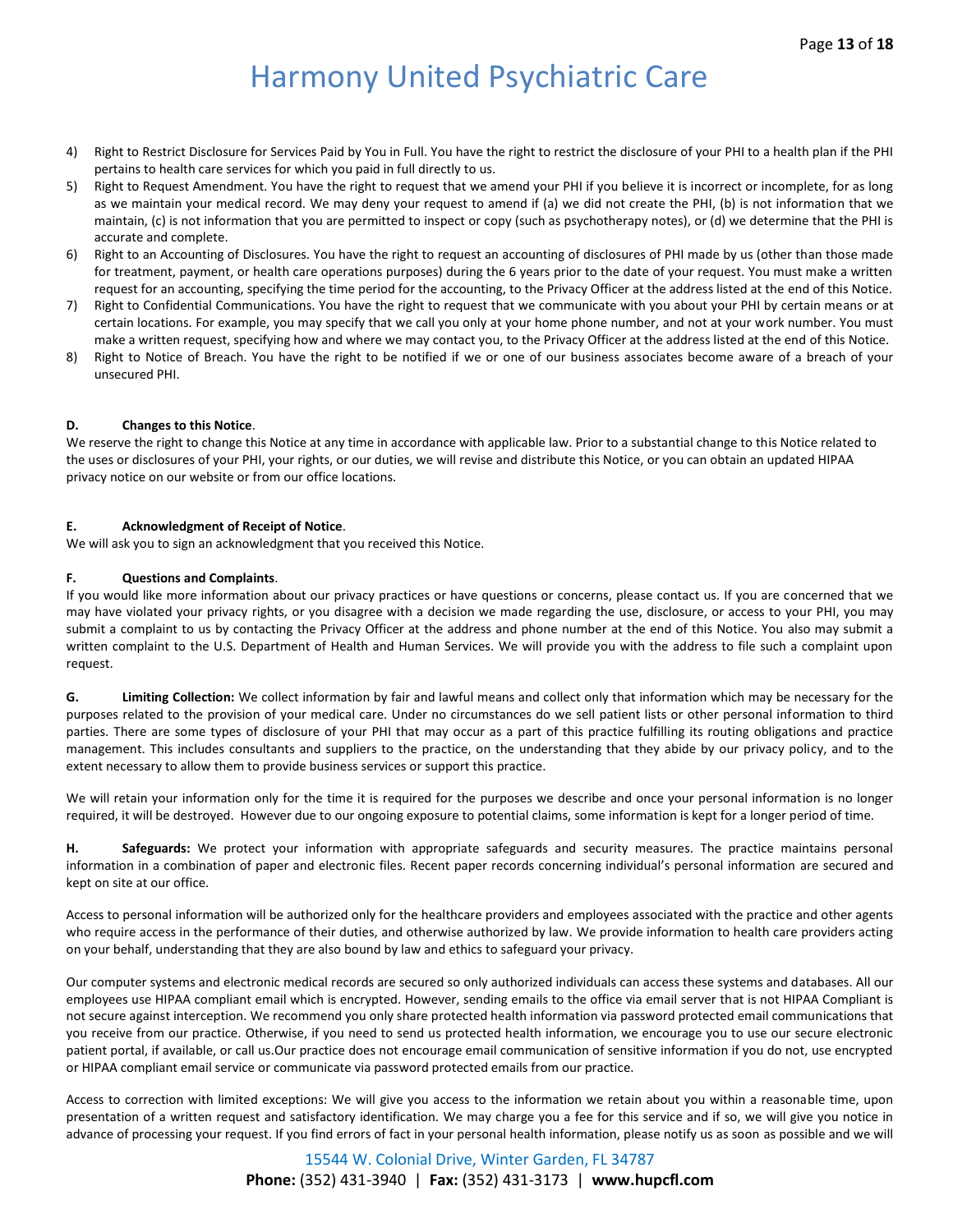make the appropriate corrections. We are not required to correct the information relating to clinical observations or opinions made in good faith. You have a right to append a short statement of disagreement to your record if we refuse to make a requested change. If we deny your request for access to your personal information, we will advise you in writing of the reason for the refusal and then you may challenge our decision.

We encourage you to contact us with any questions or concerns you might have about your privacy. We will investigate and respond to your concerns about any aspect of handling your information.

**HIPAA Privacy Notice Harmony United Psychiatric Care 15544 W. Colonial Drive Winter Garden, FL 34787**

**(352) 431-3940**

I acknowledge that I have read, understand, and accept the Provider's Notice of Privacy Practices and I have been made aware of the availability of notice in the offices of Harmony United Psychiatric Care and on the web site at hupcfl.com. HUPC reserves the right to revise and change its HIPAA Privacy Notice at any time. It is my responsibility to obtain the most up to date HIPAA Privacy Notice and/or to make myself aware of these policies in the lobby area of offices of Harmony United Psychiatric Care, or on-line at hupcfl.com. If I do not agree to this consent or later revoke it, HUPC may decline to provide treatment to me or my client.

**\_\_\_\_\_\_\_\_\_\_\_\_\_\_\_\_\_\_\_\_\_\_\_\_\_\_\_\_\_\_\_\_\_\_\_\_\_\_\_\_\_\_\_\_\_\_\_ \_\_\_\_\_\_\_\_\_\_\_\_\_\_\_\_\_\_\_\_\_\_\_\_\_\_**

Signature of Client/ Patient or Parent/ Legal Representative Date

\_\_\_\_\_\_\_\_\_\_\_\_\_\_\_\_\_\_\_\_\_\_\_\_\_\_\_\_\_\_\_\_\_\_\_\_\_\_\_\_\_\_\_\_\_\_\_

Print Name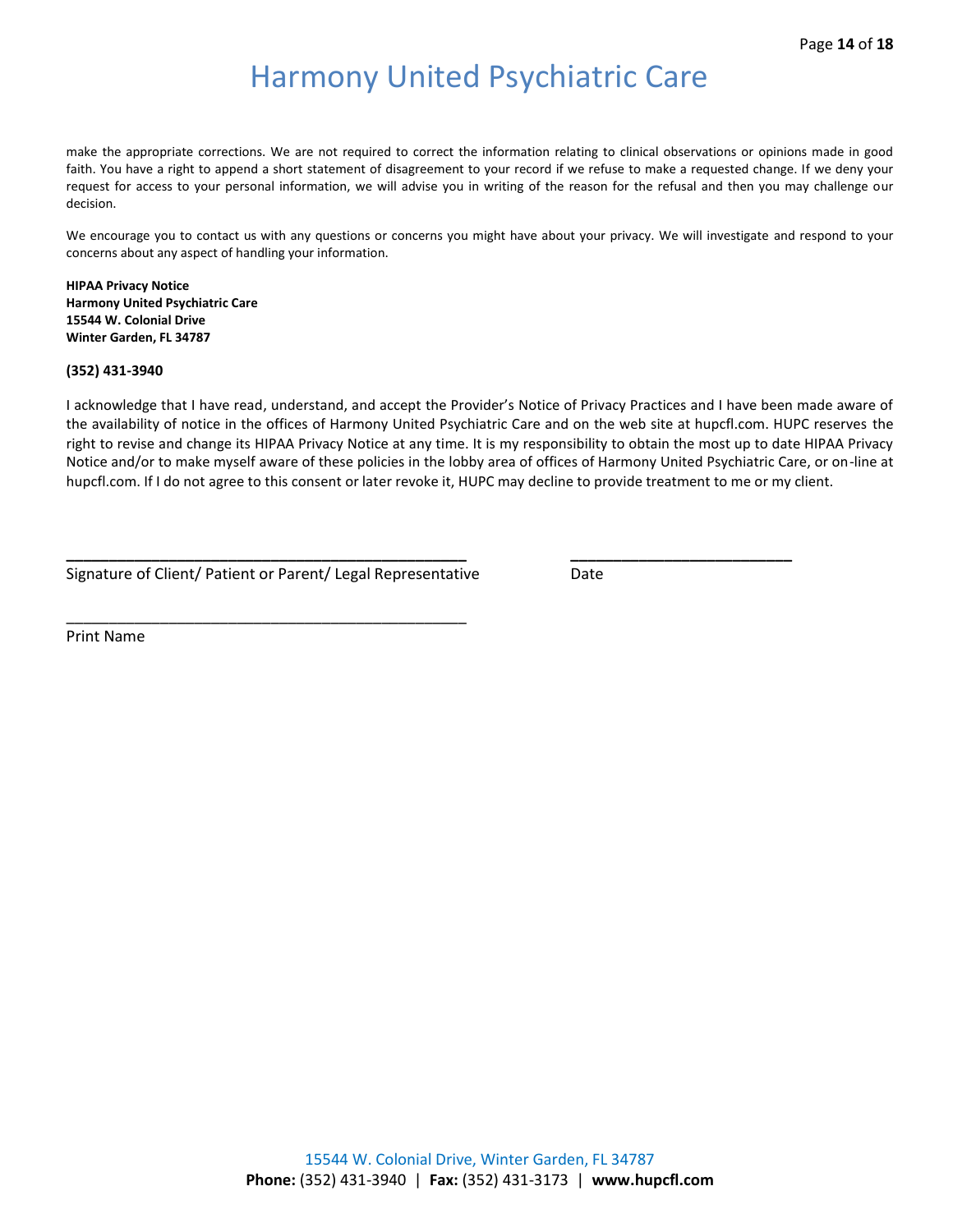## **Office Policies Effective 1-1-2022**

#### This is a required form that must be completed for service

#### **Missed Appointment:**

There is a charge for a missed appointments or cancellations that occur less than 24 hours (or 1 business day) prior to the set appointment time. Please know that we value you as a client to our practice, and we have set aside a specific appointment time just for you. While we understand that situations occur which may prohibit you from making it to your scheduled appointment, there is still a cost incurred by our practice even when you don't make it to your scheduled appointment. For this reason, we have a missed/cancellation fee in place as part of our office policy directives. All our providers strive to make their appointments on time, therefore; we request you arrive on time as well. If you are a new patient, please arrive 15 minutes early. If you are returning for a follow-up, please arrive 5 minutes early. If your appointment is scheduled via telemedicine, please connect 10 minutes early to allow time for troubleshooting. If you are more than 10 minutes late for your appointment you may be marked as a no-show. **New Client Appointments:** \$100 fee **Established Client Appointments:** \$50 fee

### *\*Please note: The No-Show fee for Neuropsychological testing is different from regular appointments. Please refer to NEUROPSYCHOLOGICAL TESTING missed appointment charges listed below.*

**No Walk-In-Visits:** Due to the high volume of patients, as well as the inconvenience this may cause other patients that are already scheduled, we are unable to accommodate clients that just walk into the office.

**Controlled Medications: (Narcotics/Benzodiazepines/Stimulants/Hypnotics):** The state of Florida follows all controlled substance medications in a secure website called **E-FORCSE**. Harmony United Psychiatric Care does check on patients to see what controlled substances are prescribed. If it is found that you are being prescribed the same controlled medication from another provider or getting prescriptions for other controlled medications from another provider and failed to disclose to the provider at our practice, this will be cause for termination of care.

**Stimulant/ Controlled Medication Prescription/Appointments:** If you are prescribed a stimulant or other schedule II medication you must be seen by a provider every 30 days. If you are prescribed any other schedule III-V medications (including benzodiazepines and hypnotics) you must be seen by a provider every 90 days.

Paperwork Fee: Forms for Disability, FMLA and other paperwork have a processing fee of \$25.00to \$75.00per page of the paperwork, depending on the complexity and time required to complete the paperwork. These services are not covered by insurance. This fee must be paid by you prior to completion of the paperwork.

**Insurance:** It is your responsibility to know your insurance coverage. All services rendered that are not covered by the insurance will be your responsibility for payment in full.

**Social Security Number:** Our practice requires the clients/patients or parents/legal guardians to provide their social security number to our practice if they would like to receive services through their health insurances. If anyone wishes not to provide their social security number, then they must choose to receive our services as a self-pay client. Our practice keeps your information confidential and secure.

**Minor Patients:** Patients under the age of 18 must have a parent/legal guardian attend their first appointment with them. Follow-ups for medication management appointments would require a parent to be present for at least part of the appointment. Follow-ups for psychotherapy or neuropsychological/neurocognitive testing can be done without a parent/legal guardian present during the appointment with parental consent.

> 15544 W. Colonial Drive, Winter Garden, FL 34787 **Phone:** (352) 431-3940 | **Fax:** (352) 431-3173 | **www.hupcfl.com**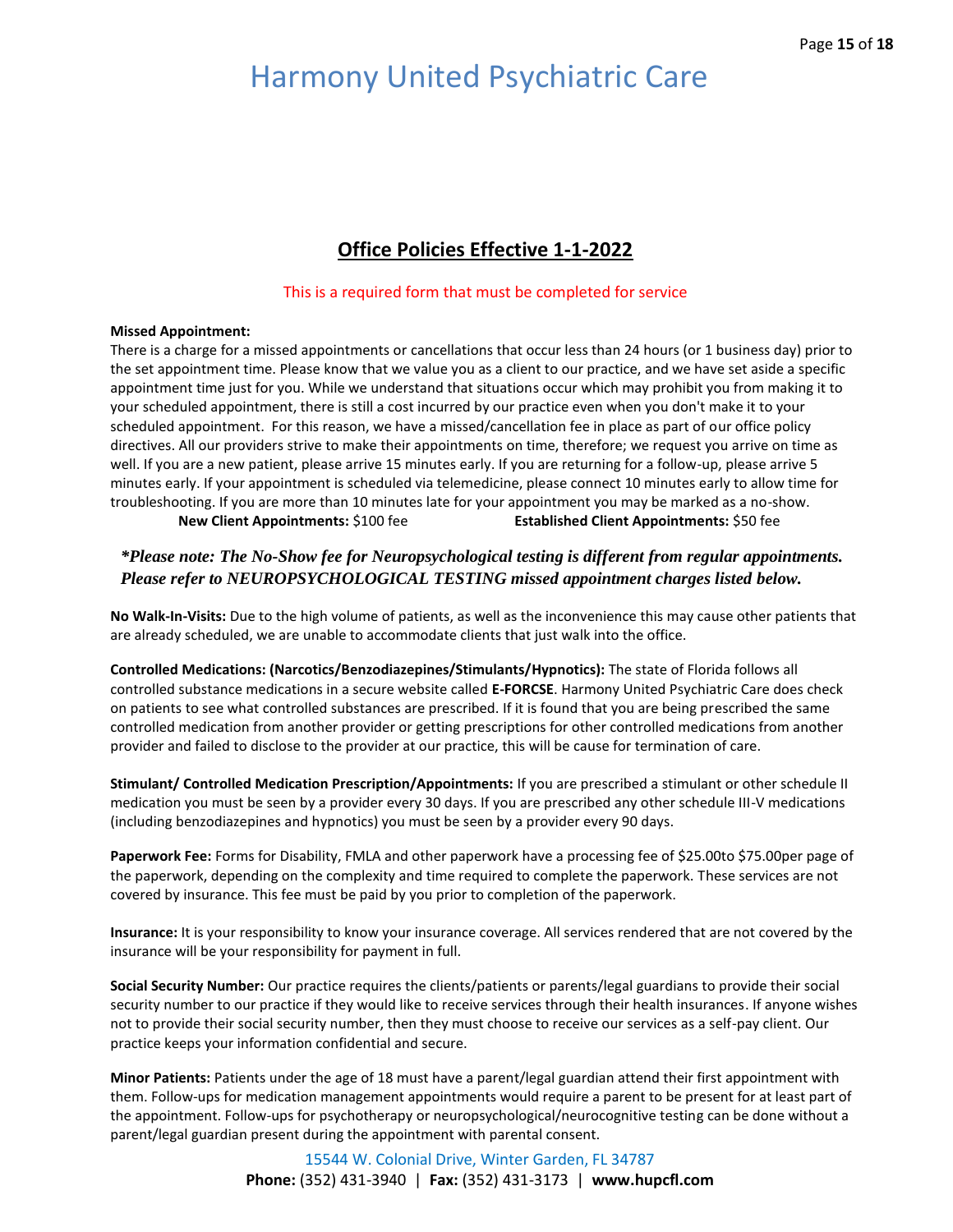**Balance/Payment:** Payment is due at the time of service. It is your responsibility to keep your account in good standing. If there is a balance, this should be paid in full, or an acceptable payment plan must be made with the Billing Office. The payment plan will be approved on a client-by-client basis. Failure to keep your account in good standing can result in termination of care.

**Returned Checks:** Returned checks will result in a fee of \$35.00, plus the current balance due amount. This must be paid prior to any future appointments being scheduled or an approved payment arrangement must be made with the Billing Office.

**Medical Records:** Medical Records will be released with a completed HIPAA (Health Insurance Portability and Accountability Act) compliant medical record release form. There will be a fee charged for paper or electronic copies of medical records provided directly to the patient or to governmental or non-governmental entities. Fees:

- Records requested by someone other than the patient (Non-Governmental): Records will be charged \$1.00 per page; Sales Tax and Actual Postage will be charged additionally.
- Records requested by the patient or governmental entities: Records will be charged \$1.00 per page for the first 25 pages. For each page in excess of 25 pages, there will be a charge of \$0.25 per page. The cost of reproducing non-written records such as X-Rays will be charged at the actual cost to make the reproduction.
- There is no charge for medical records that are being sent to a healthcare provider when arranging transition of care or related to communications between healthcare providers.

#### **Phone Visits or Provider Callback Services:**

Telephone communication with our office staff regarding any aspect of your care (insurance, billing, medication refills, questions related to side effects of medications, prior authorization requests, medical records, any other paperwork request, etc.) is free of charge.

If you would like to request to speak with the provider over the phone directly to discuss your mental health condition, discuss your medications, to seek medical advice, or discussion about any aspect of your care, these services are billable time, and its approval is contingent upon our provider callback policy.

**Clients with Insurance:** Your phone services will be billed to your insurance carrier. Please be aware that if you have any co-pay, coinsurance, or deductible with your insurance plan then it will be applicable to these phone visits in a similar fashion as they would to your regular office visit.

**Self -Pay Clients:** Clients without insurance coverage must pay a \$100 deposit before your first visit is scheduled that can be refunded at the end of your treatments if your balance is paid. There will be a charge for every returned call by provider, billed at a rate of \$25.00 (twenty-five) for 5 mins. These calls will be billed in increments of 5minutes.

Medication Management Self-Pay Clients:

- New Client initial evaluation for medication management \$325
- Established Client- Follow Up Appointments \$225 per visit.

Psychotherapy/Counseling Self-Pay Clients: Including: Individual and Couples/Marriage Counseling

- New Clients Initial psychiatric evaluation for psychotherapy/counseling is\$225.
- Established Clients Follow-Up Psychotherapy Appointments \$175 per session.
- For Marriage/Couples the first visit with the therapist must be individual sessions for each client and then follow up visits will include both clients seeing the as a couple during the same session.

#### **IN-PERSON NEUROPSYCHOLOGICAL TESTING:**

Testing for ADHD/Dementia/TBI/Autism Spectrum Disorder, etc.

The Evaluation will be conducted in two to three parts. The Initial Appointment will take up to three (3) hours. The follow-up appointment will be for two (2) hours for test interpretation and any additional follow-up visit will be scheduled if recommended by the Provider.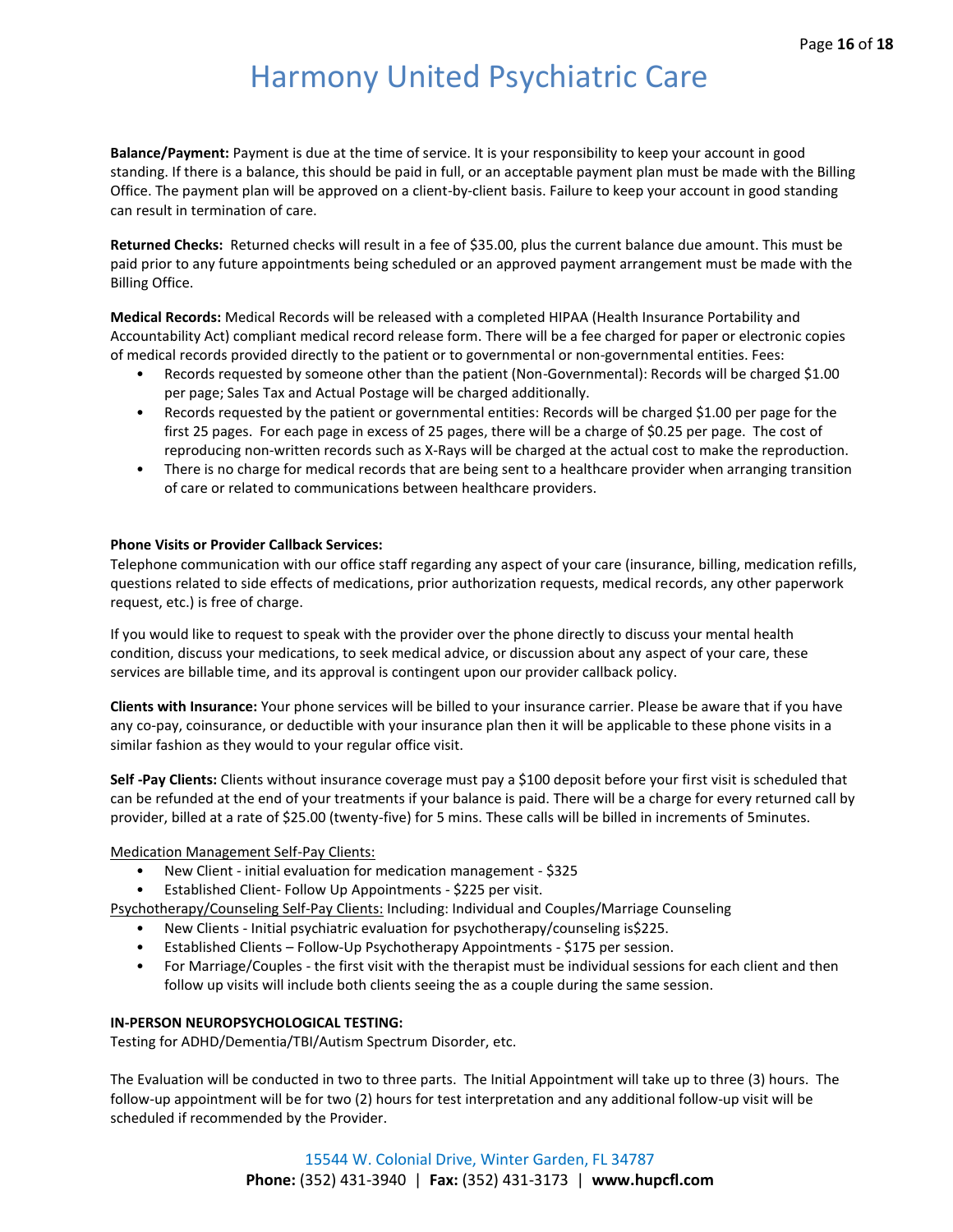Missed Appointment Policy: A \$150 fee charged for any New or Follow-Up IN-PERSON Neuropsychological testing missed appointment or cancellation that occur less than 48 hours (or 2 business days) prior to the appointment time. There is no missed appointment fee for Online-Neuropsychological Testing.

The Missed Appointment Fee must be paid, or an acceptable payment arrangement must be made prior to scheduling another appointment. Failure or refusal to pay the fee will result in termination of care.

#### Insured Patients

- An Advance Deposit of \$200 is required before scheduling your testing appointment, from which \$100 will be used to cover the cost of testing materials.
- Any missed appointment fees charged will be deducted from the Advanced Deposit.

• Any remaining balance of the Advance Deposit (\$150) will be refunded to you upon completion of the testing. Self-Pay Patients:

- An Advance Deposit of \$300 is required before scheduling your testing appointment. This Advance Deposit will be applied towards the Testing Fee. Any Missed Appointment fees incurred by you will be deducted from the Advanced Deposit.
- Testing Fee for the Evaluation is \$1,300. This includes cost of testing material and up to a total of 6 hours for the evaluation, test administration, test interpretation, and generating the report.
- If any additional time is required, it will be billed at \$200 per hour.

#### **ONLINE NEUROCOGNITIVE TESTING**

Testing for ADHD/Dementia/TBI/Autism Spectrum Disorder, etc., can be done on-line on a computer in the clinic office, or it can be emailed to you to be completed at home.

The Initial Appointment will take up to one hour and it is taken on the computer. An email will be mailed to you with a link to the test or you can take the test in the Clinic if you prefer. The follow-up appointment will be one hour for test interpretation and any additional follow-up visit will be scheduled if recommended by the Provider.

- The Initial Neurocognitive Test charge is \$200.00 for one hour and is scheduled in the Clinic office or the test can be sent to your email to complete On-line. The cost of this testing is not covered by insurance.
- The testing result interpretation will be part of your next scheduled follow-up visit, and if you are a self-pay client, you will be responsible for the follow-up visit fee.
- There is no Missed Appointment fee for On-Line testing.

I acknowledge that I have read, understand, and accept the office policies and I have been made aware of the availability of Office Policies in the offices of Harmony United Psychiatric Care and on the web site at hupcfl.com. HUPC reserves the right to revise and change its Office Policies at any time. It is my responsibility to obtain the most up to date Office Policies and/or to make myself aware of these policies in the lobby area of offices of Harmony United Psychiatric Care, or on-line at hupcfl.com. If I do not agree to this consent or later revoke it, HUPC may decline to provide treatment to me or my client.

**\_\_\_\_\_\_\_\_\_\_\_\_\_\_\_\_\_\_\_\_\_\_\_\_\_\_\_\_\_\_\_\_\_\_\_\_\_\_\_\_\_\_\_\_\_\_\_\_\_\_ \_\_\_\_\_\_\_\_\_\_\_\_\_\_\_\_\_\_\_\_\_\_\_\_\_\_**

Signature of Client/ Patient or Parent/ Legal Representative Date

\_\_\_\_\_\_\_\_\_\_\_\_\_\_\_\_\_\_\_\_\_\_\_\_\_\_\_\_\_\_\_\_\_\_\_\_\_\_\_\_\_\_\_\_\_\_\_\_\_\_

Print Name